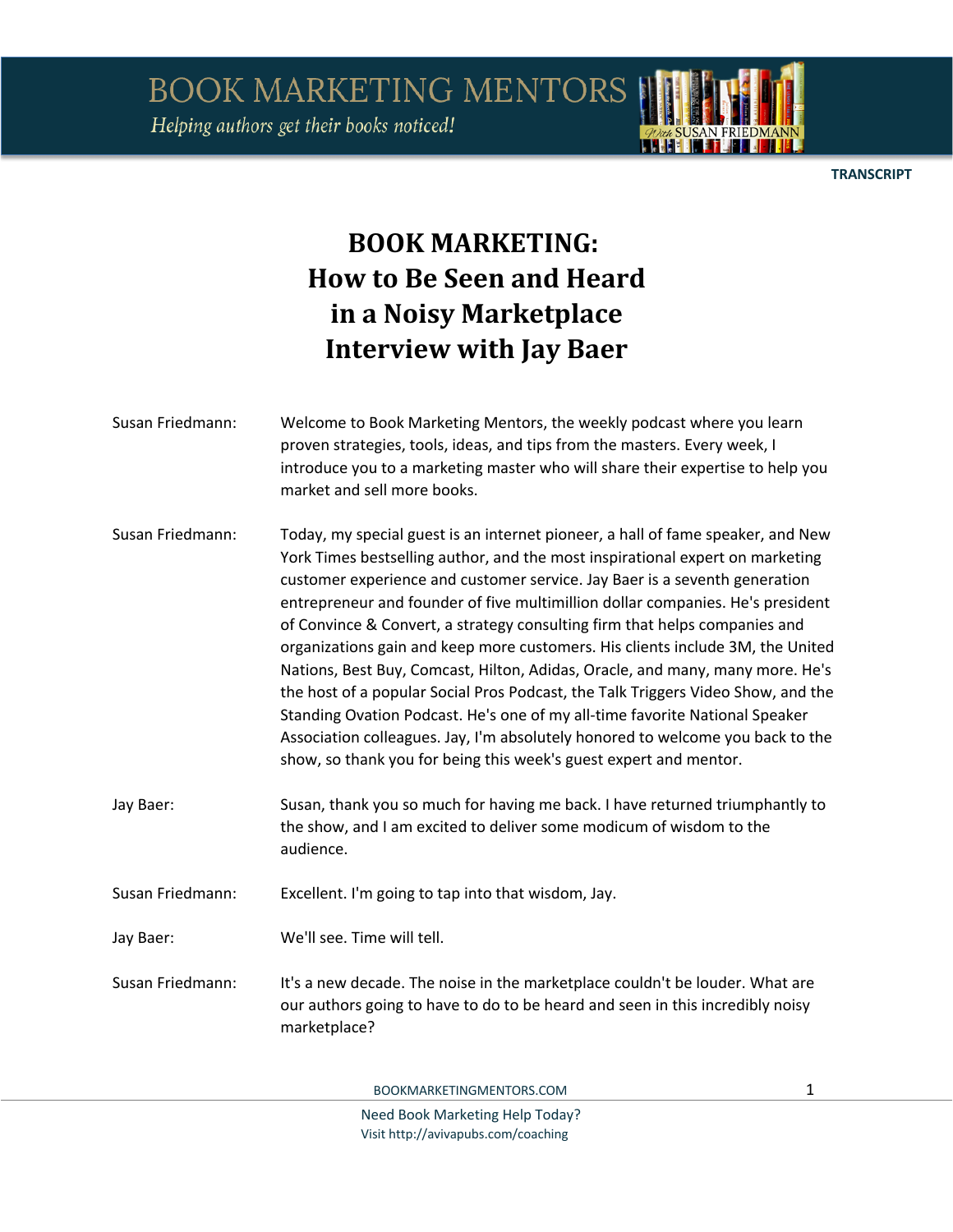*ADute* SUSAN FRIEDMANN

Helping authors get their books noticed!

|                  |                                                                                                                                                                                                                                                                                                                                                                                                                                                                                                                                                                                                                                                                                                                                                                                                                                                                                                                          | <b>TRANSCRIPT</b> |
|------------------|--------------------------------------------------------------------------------------------------------------------------------------------------------------------------------------------------------------------------------------------------------------------------------------------------------------------------------------------------------------------------------------------------------------------------------------------------------------------------------------------------------------------------------------------------------------------------------------------------------------------------------------------------------------------------------------------------------------------------------------------------------------------------------------------------------------------------------------------------------------------------------------------------------------------------|-------------------|
| Jay Baer:        | I think one of the things I've been thinking about increasingly each time I<br>publish a book is who really is my reader. I talked to my agent once and he told<br>me that one of the problems with non-fiction authors, business book authors,<br>et cetera, is that they think that everybody who is in business or everybody who<br>has ever run a business is their target audience for the book, and that's just<br>simply too broad. Let me phrase it this way. Somebody asked me the other day,<br>should they start a podcast? I said, "Yes, but only under this condition. If, for<br>some people, your podcast is their favorite podcast in the whole world, then<br>yes, you should start a podcast. If you cannot start a podcast that is specific and<br>relevant enough so that it is somebody's favorite podcast in the whole world,<br>then you should not start a podcast because it will not succeed." |                   |
| Jay Baer:        | I think books are largely the same now, that you have to understand not for<br>whom the book is potentially relevant, but for whom is this book ideally<br>relevant. For whom is this going to be the best, and most interesting, and most<br>insightful, and most helpful book they've ever read? The more you can<br>understand exactly who that audience is, the better you can break through the<br>enormous clutter we all face.                                                                                                                                                                                                                                                                                                                                                                                                                                                                                    |                   |
| Susan Friedmann: | Absolutely. I couldn't agree with you more because that's one thing when<br>authors come to me, Jay, and one of the first questions, and I've said this over<br>and over again in many episodes, and that is, who is your target audience?<br>Because as you rightly say, people think that the book is much more universal<br>than it actually really is, and they've got to start somewhere. You've got to<br>throw that stone into the pond and let the ripples flow out. That leads me into<br>your latest book, which is Talk Triggers, unless you've written one that I don't<br>know about yet.                                                                                                                                                                                                                                                                                                                   |                   |
| Jay Baer:        | Not yet, not yet.                                                                                                                                                                                                                                                                                                                                                                                                                                                                                                                                                                                                                                                                                                                                                                                                                                                                                                        |                   |
| Susan Friedmann: | Talk triggers. What exactly are talk triggers?                                                                                                                                                                                                                                                                                                                                                                                                                                                                                                                                                                                                                                                                                                                                                                                                                                                                           |                   |
| Jay Baer:        | Talk triggers are operational choices that you make in your business or in your<br>career or your life that are designed to create conversation. A talk trigger is,<br>from a shorthand standpoint, a word of mouth generator. It is something that<br>you do that your customers or your audience notices and then feels compelled<br>to share with their friends and colleagues online or offline. The key to<br>understand this, however, Susan, is that a talk trigger is almost never rooted in<br>quality because we, as human beings, are wired to discuss things that are<br>different and ignore things that are the same.<br>$\overline{2}$<br>BOOKMARKETINGMENTORS.COM                                                                                                                                                                                                                                        |                   |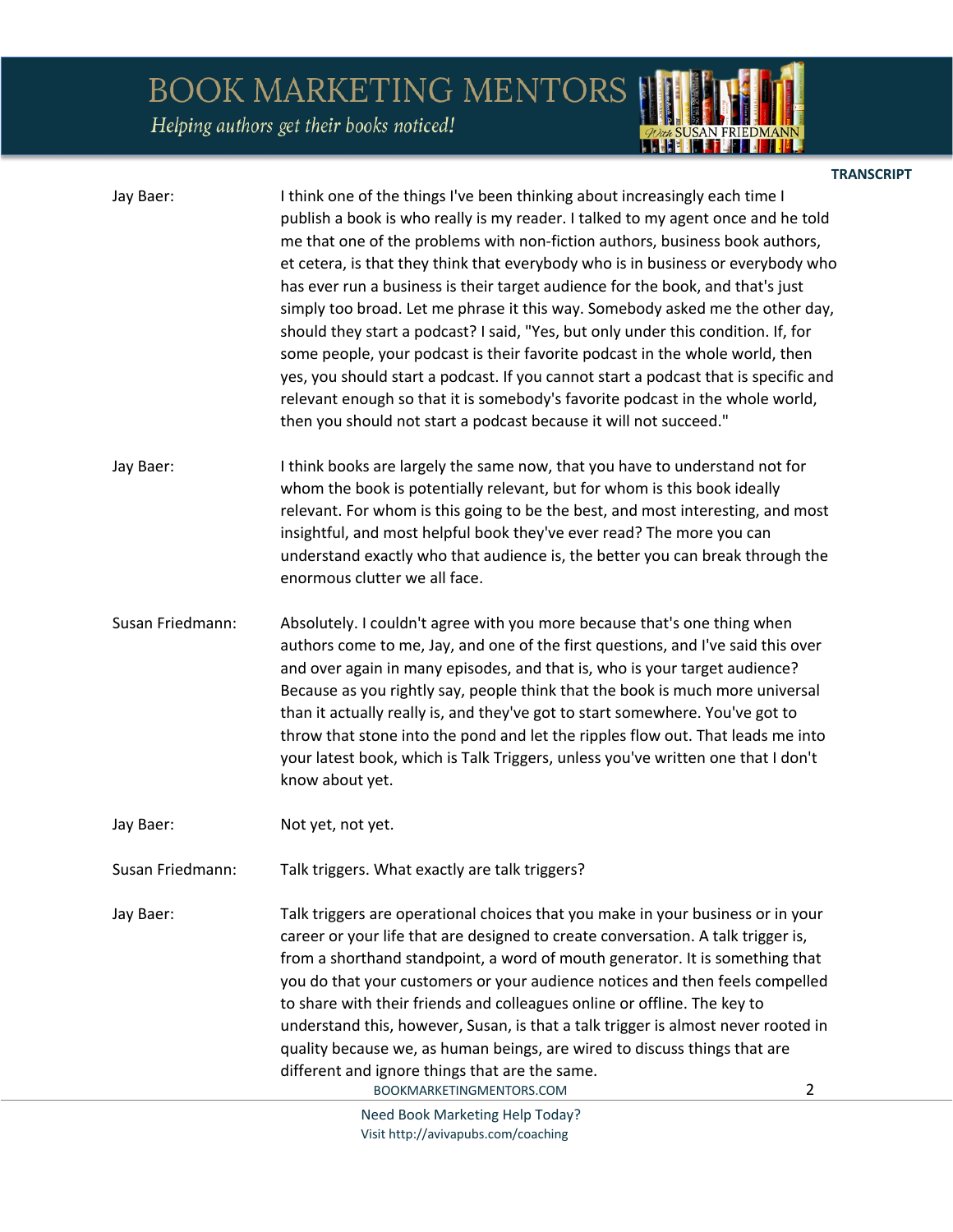Helping authors get their books noticed!

|                  |                                                                                                                                                                                                                                                                                                                                                                                                                                                                                                                                                                                                                                                                                                                                                                                                                                                                                                                                                                                                                                 | <b>TRANSCRIPT</b> |
|------------------|---------------------------------------------------------------------------------------------------------------------------------------------------------------------------------------------------------------------------------------------------------------------------------------------------------------------------------------------------------------------------------------------------------------------------------------------------------------------------------------------------------------------------------------------------------------------------------------------------------------------------------------------------------------------------------------------------------------------------------------------------------------------------------------------------------------------------------------------------------------------------------------------------------------------------------------------------------------------------------------------------------------------------------|-------------------|
| Jay Baer:        | If you're a restaurant, for example, people say, "Well, my talk trigger is that we<br>have really good food." It's like, "No, it's not," because all restaurants have<br>adequate food. Otherwise, they wouldn't still be a restaurant, and many, many<br>restaurants have exceptional food. The quality of your food has to be so<br>stratospherically high for that to be the word of mouth story about your<br>restaurant that you can almost never get there. Instead, you have to do<br>something different in your organization, in your business, that people notice<br>and talk about.                                                                                                                                                                                                                                                                                                                                                                                                                                  |                   |
| Jay Baer:        | So for me, on stage as a public speaker, I only wear plaid suits. I have a whole<br>litany of plaid suits, and that is my calling card. That is the talk trigger. But the<br>best talk triggers are experiences, and not just a bullet point. So the way we do<br>that  Susan, I don't know if you know the story  is when somebody books me<br>to give a keynote presentation, the meeting planner about seven days before<br>the event gets access, we send them a link to a special website. You all can go<br>there right now if you want. It's dressjaybaer.com; dressjaybaer.com. It has, on<br>that special website, pictures of all the suits that I own and the meeting planner<br>selects which suit they would like me to wear to their event and then it goes on<br>my calendar so I know what to bring to the event. Meeting planners talk about<br>this all the time. They tell the audiences about it when they introduce me. They<br>tell each other about it. It is the differentiator that people talk about. |                   |
| Jay Baer:        | They don't say Jay is a good speaker because they expected me to be a good<br>speaker. What they didn't expect was this other thing. All talk triggers, by<br>definition, are things that the audience or your customers or your readers don't<br>expect.                                                                                                                                                                                                                                                                                                                                                                                                                                                                                                                                                                                                                                                                                                                                                                       |                   |
| Susan Friedmann: | For you, I see your plaid suits as being your brand. Would you agree with that?<br>Is it your brand in that sense? Even though as you said, which I love, the<br>meeting planner can choose what you wear. I'm not sure that I would want<br>people to choose what I wear.                                                                                                                                                                                                                                                                                                                                                                                                                                                                                                                                                                                                                                                                                                                                                      |                   |
| Jay Baer:        | Well, and that's why everybody has to have their own version of a talk trigger.<br>So to me, what I hope the brand is, is helping people build their businesses in<br>unconventional ways that perhaps they haven't thought of before. Word of<br>mouth is one of them. Customer service is one of them. Digital marketing is one<br>of them. So that's what we're trying to shoot for. I would say the plaid suits is a<br>brand attribute, but the reason it becomes a talk trigger is because we turned it<br>into an experience. People noticed it, but they didn't talk about it until we built                                                                                                                                                                                                                                                                                                                                                                                                                            |                   |

BOOKMARKETINGMENTORS.COM 3

*Quel* SUSAN FRIEDMANN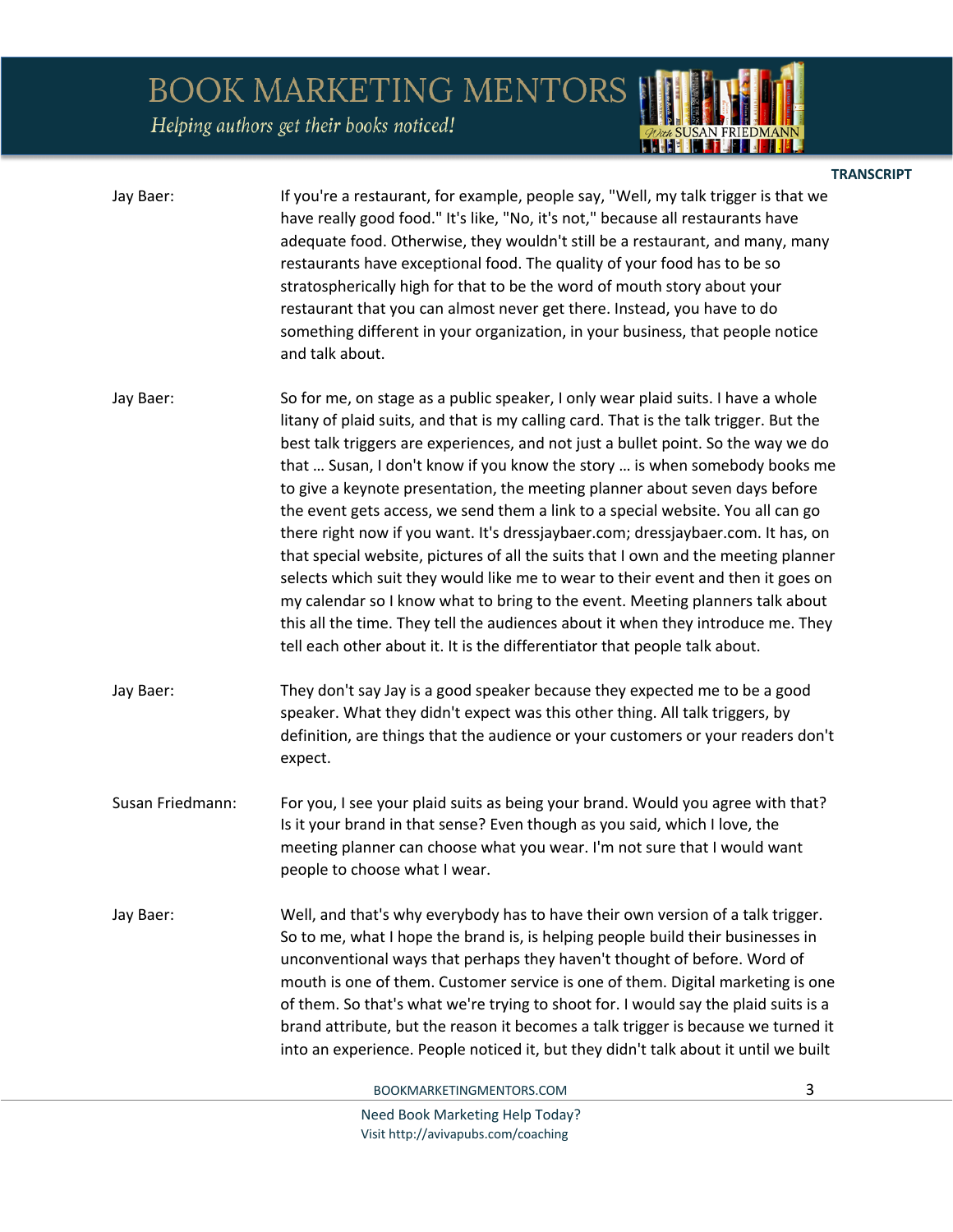Helping authors get their books noticed!

**TRANSCRIPT** 

the website, and then allowed the meeting planners to have a hand in it. Then it became truly talkable.

Jay Baer: I'll give you an example from our restaurant. There's a restaurant in Sacramento, California called Skip's Kitchen. A very simple restaurant, counter service, mostly hamburgers, good burgers, like by all measure good hamburgers. But when Skip started the business, he and his wife, 10 years ago, they really stretched financially to get this business open. They were down to their last nickel and they certainly couldn't spend money on advertising and marketing. They said, "Well, how are we going to make this go without any sort of advertising budget?" He said, "Well, let's just do something that people haven't seen before."

Jay Baer: So they created this system where you order at the menu board, I want a patty melt and an onion rings and a chocolate shake, and then when your food's ready, they bring it out to your table. Like we all have been to restaurants like that. There's nothing noteworthy about the premise. However, after you order, but before you pay, the person at the counter pulls out a deck of playing cards and fans them out face down on the counter in front of you, Susan, and looks you dead in the eye and says, "Pick a card," and you select a card. If you get a joker, your entire meal is free whether you've ordered for just yourself or an entire high school baseball team.

- Jay Baer: Now, on average, about four people a day win this game, and when they win, they go crazy. They're telling their friends, they're putting selfies on the internet. They're putting reviews on Google and Yelp and TripAdvisor. To this day, there is a line to get in almost every single day at Skip's Kitchen. They had still spent \$0.00 on advertising ever. Now, do people talk about the food? Yeah, it's good food, but they expect it to be good food. What they talk about is this card game, so much so that despite the fact they have a giant neon sign out front that says Skip's Kitchen in Sacramento, most people call it that joker restaurant.
- Susan Friedmann: I love it. I know that at Rotary, every week, we pick cards to find out whether it's a joker and then we win the 50/50.
- Jay Baer: Yes, same idea. Same idea.
- Susan Friedmann: It's same idea. Same idea. I love it.

BOOKMARKETINGMENTORS.COM 4

Need Book Marketing Help Today? Visit http://avivapubs.com/coaching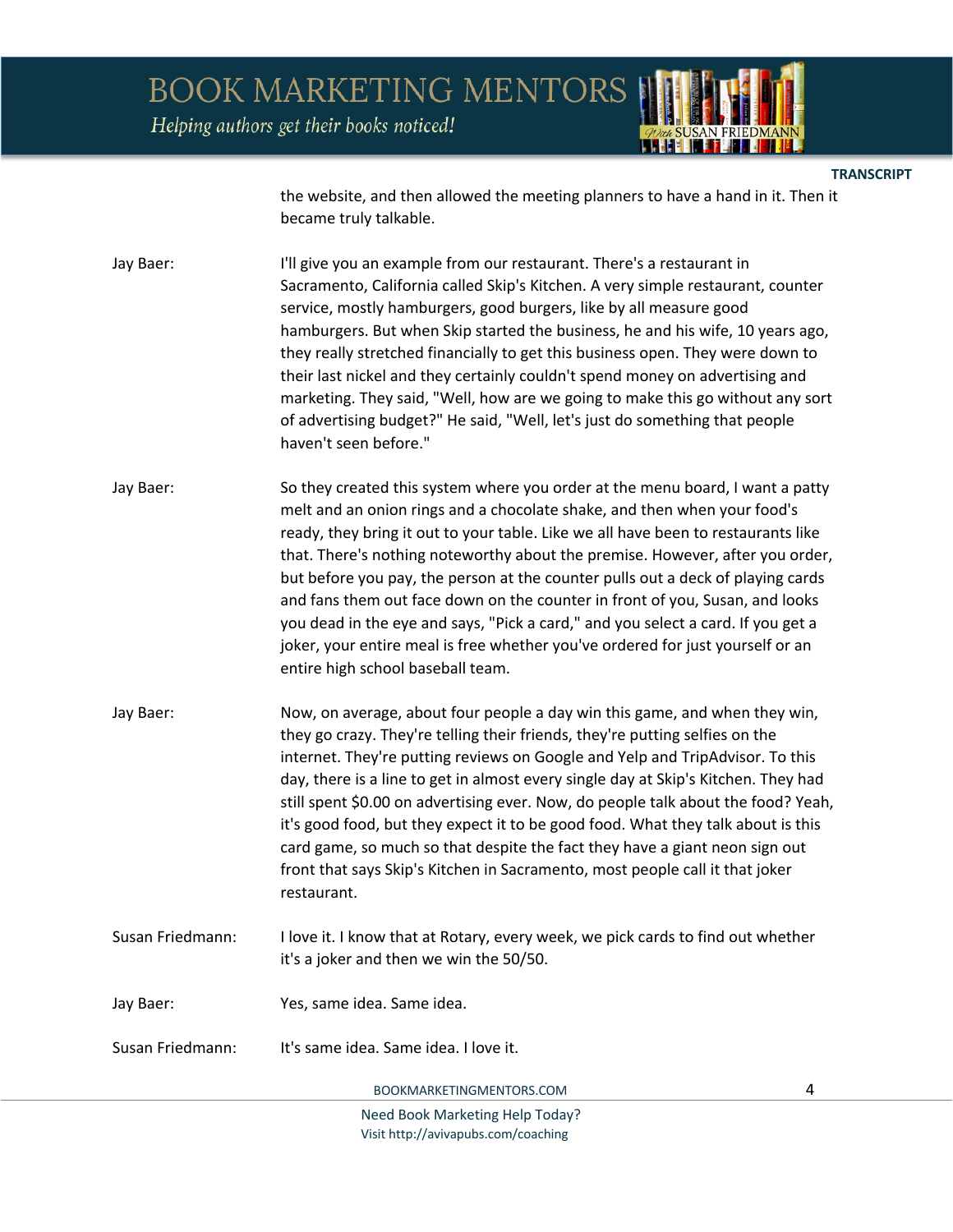Helping authors get their books noticed!

| Jay Baer:        | I have a talk trigger in my book, so here's how it works, okay? There's actually<br>two talk triggers for the book. One, the book talk triggers is hot pink and has<br>alpacas on the cover, two alpacas sort of whispering to one another in sort of a<br>word of mouth kind of way. Now, first of all, there are zero other business<br>books ever published in the world with alpacas on the cover. I'm pretty sure,<br>unless they're like an alpaca business book, I don't think that even exists. So you<br>will definitely, definitely notice this book on the shelf. That is not an accident.<br>Second, on the back of the book, it says, "Satisfaction guaranteed. If you<br>purchase this copy of Talk Triggers and are not 100% delighted, the authors will<br>purchase any other book of your choosing." It's on the book and we have, so<br>Daniel Lemin, my co-author, and myself have made that offer. We've sold lots<br>and lots and lots and lots and lots and lots and lots of copies of this book.                                                                                                                                                 |
|------------------|-------------------------------------------------------------------------------------------------------------------------------------------------------------------------------------------------------------------------------------------------------------------------------------------------------------------------------------------------------------------------------------------------------------------------------------------------------------------------------------------------------------------------------------------------------------------------------------------------------------------------------------------------------------------------------------------------------------------------------------------------------------------------------------------------------------------------------------------------------------------------------------------------------------------------------------------------------------------------------------------------------------------------------------------------------------------------------------------------------------------------------------------------------------------------|
| Jay Baer:        | We have had two, two people take us up on this offer. One guy emails us and<br>says, "Jay, I didn't like the book." I said, "Oh that's too bad. How come?" He said<br>"There weren't enough case studies," and I thought, "Well, that's strange<br>because we have like 33 case studies in this book. But that's okay. I said, "All<br>right, we made the offer. What kind of book would you like?" He wanted some<br>sort of weird out-of-print book on Cobol programming, which was like \$140,<br>which I thought was a little beyond the pale, but we made the offer so we<br>bought him a book. A month later, another guy emails me and says, "Jay, I<br>didn't like the book." I'm like, "I'm terribly sorry. How come?" He said there<br>were too many case studies. Jesus, you can't please all the people all the time<br>was the lesson that I learned there and he wanted a book and I bought him a<br>book. So that is the thing that people talk about when they pick the book up<br>and they look in the back, they're like, "Wow, they must really believe in this<br>book if there was literally no risk. They'll buy me any other book," and we will. |
| Susan Friedmann: | I like it. It's beautiful. It's different, as you say. So how can we go about creating<br>talk triggers for ourselves? I believe in your book you've got six steps. Can you<br>take us through those steps?                                                                                                                                                                                                                                                                                                                                                                                                                                                                                                                                                                                                                                                                                                                                                                                                                                                                                                                                                             |
| Jay Baer:        | Yeah. I'll summarize it for you because going through all the steps specifically<br>could get a little granular, but I'll tell you the worst way to come up with a talk<br>trigger is to sit in a conference room and brainstorm it, or sit on your patio and<br>brainstorm it, because if it was that easy, you already have one.                                                                                                                                                                                                                                                                                                                                                                                                                                                                                                                                                                                                                                                                                                                                                                                                                                      |
| Jay Baer:        | The key to our talk trigger is what we call an expectations map. So as I<br>mentioned, talk triggers work when you do something that the audience or the<br>readers do not expect. If they expect it, it is not talkable. I don't know<br>5<br>BOOKMARKETINGMENTORS.COM                                                                                                                                                                                                                                                                                                                                                                                                                                                                                                                                                                                                                                                                                                                                                                                                                                                                                                 |
|                  |                                                                                                                                                                                                                                                                                                                                                                                                                                                                                                                                                                                                                                                                                                                                                                                                                                                                                                                                                                                                                                                                                                                                                                         |

**TRANSCRIPT** 

*ADute* SUSAN FRIEDMANN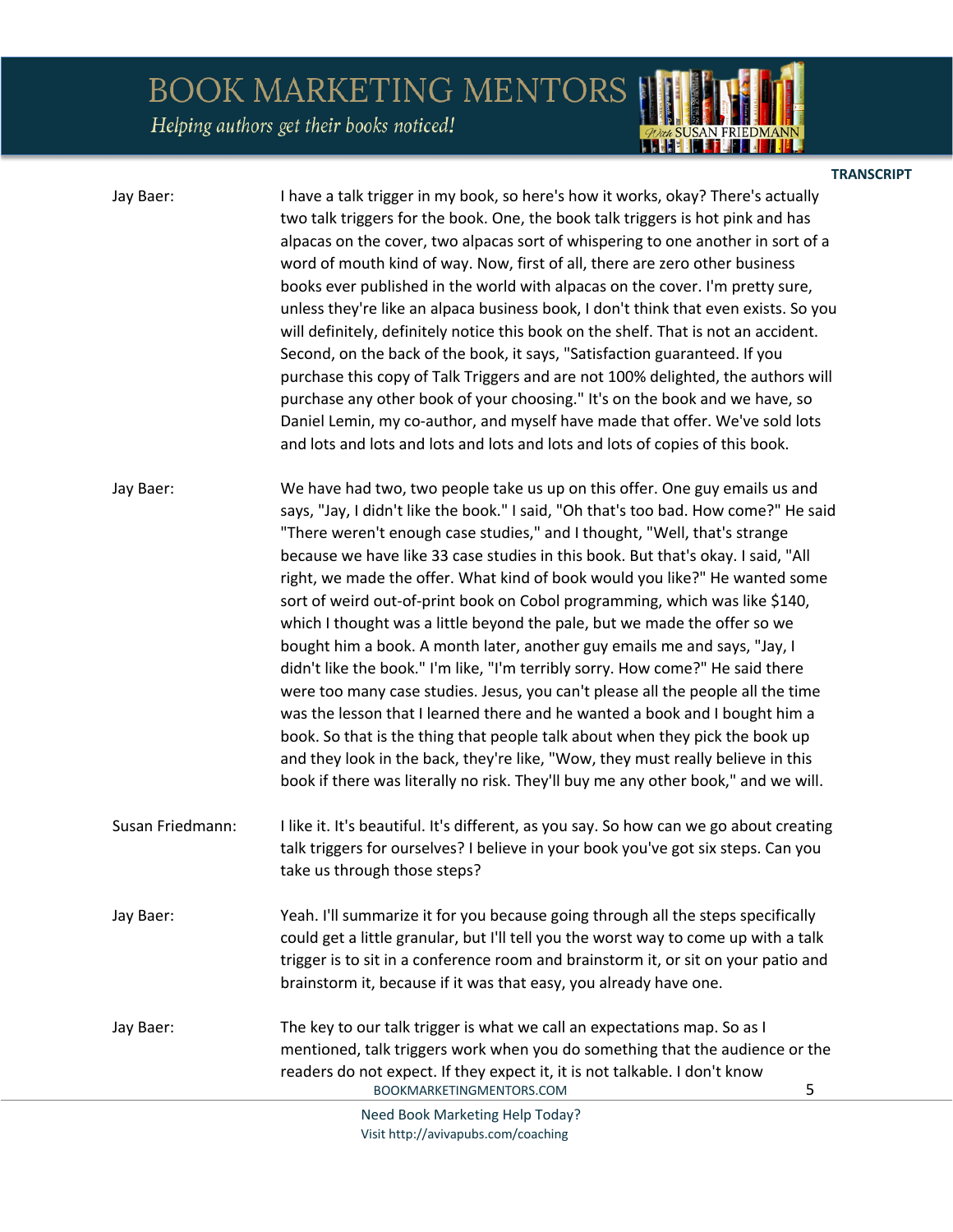Helping authors get their books noticed!



**TRANSCRIPT** 

everybody listening. I'm sure I know some of you, but I know this for sure, nobody ever says, "Hey, let me tell you about this experience I had last night. It was perfectly adequate and just like the experience I have every other night." There's no story there. That's not worthy of a story. So you have to do something that they don't expect. We think we know what our audience and our readers expect, but we don't typically know as well as we believe we do.

- Jay Baer: So one of the keys to the talk triggers principle is ideally to interview people, whether they're customers, potential customers, readers, potential readers, whatever your circumstances are, and literally talk to them via phone or face to face and say, "All right, what do you expect at the sort of key inflection points?" So I also run a consulting business. We actually talk to our customers and say, "When we send you a proposal, what do you expect? When we do the proposal follow up call, what do you expect? When we send you an invoice, what do you expect? When we follow up on an unpaid invoice, what do you expect?" et cetera, et cetera, et cetera.
- Jay Baer: We take these expectation maps and then figure out, "Oh, well at the key inflection points, like when you look at the back of the book for praise quotes or when you get an invoice, at these key inflection points, what could we do that is outside the existing customer expectations? What could we do that they would say, "That's amazing," and be compelled to tell somebody else about their experiences. So you create some of those ideas, and then the other piece of the system that's really important, Susan, is you don't just say, "Great idea, let's do it," you test it or you say, "Okay, we're going to roll this out to a subset of our audience and see how talkable it is. If people are understanding the story, picking up on it, then we'd roll it out to everybody.
- Jay Baer: So for example, the Talk Triggers book I mentioned on the back cover, it says that we'll buy you any other book of your choosing. Daniel and I actually seeded that premise with all the people who bought my previous book, Hug Your Haters. We sent them all an email and said, "On a scale of 1 to 10, how likely would you be to tell a story about this if you picked up a book and it had this on the back?" So we didn't just wing it, we actually tested it before we did it.
- Susan Friedmann: I love the fact that you asked people. I think one of the things that we are often hesitant to do is to actually do that ask, because, for whatever reason, we feel maybe that customers think we should know the answers and shouldn't even be asking.

BOOKMARKETINGMENTORS.COM 6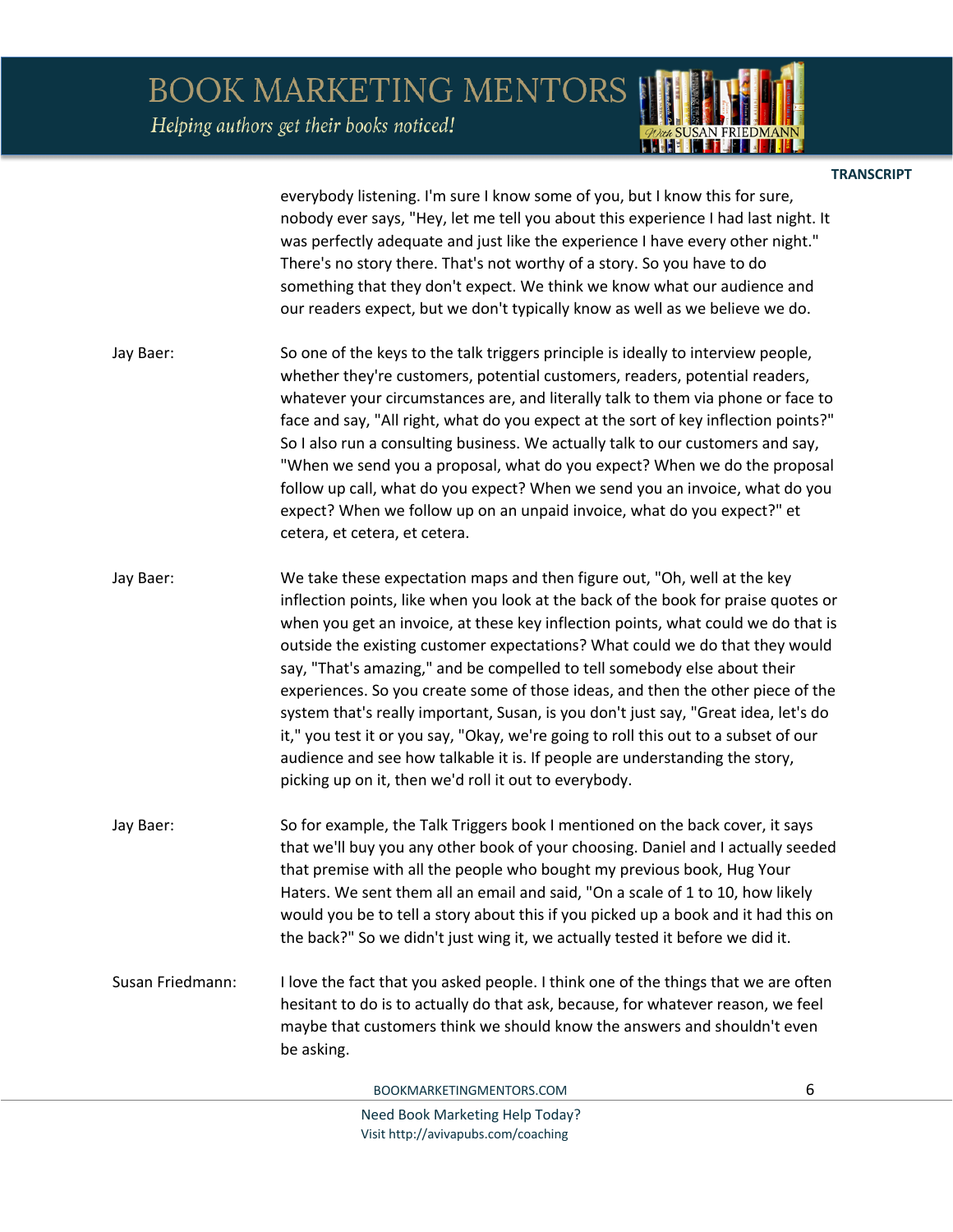Helping authors get their books noticed!

|                                                                                                                                                                                                                                                                                                                                                                                                                                                                                                                                                                                                                                                                                                                                                                                                                                                                                                                                                                                                     | <b>TRANSCRIPT</b> |
|-----------------------------------------------------------------------------------------------------------------------------------------------------------------------------------------------------------------------------------------------------------------------------------------------------------------------------------------------------------------------------------------------------------------------------------------------------------------------------------------------------------------------------------------------------------------------------------------------------------------------------------------------------------------------------------------------------------------------------------------------------------------------------------------------------------------------------------------------------------------------------------------------------------------------------------------------------------------------------------------------------|-------------------|
| Especially for authors, right? It's the curse of the knowledge. I mean, "Heck, I'm<br>so smart, I wrote a whole book on this topic. Why do I need to ask customers<br>what they think? I should know, I wrote the book." I've been doing this a long<br>time, 30 years. When I was a kid, I was still an intern, I think it was either 17 or<br>18, and it was my first real job and I was an intern at a public relations firm in<br>Phoenix and my boss there is a brilliant man, and said to me, "You will learn<br>nothing about our customers while sitting at your desk." Whereas most people<br>in business say, "Hey, how come you're not in the office?" His rule was get out<br>of the office. Go talk to our customers or go talk to the customers of our<br>customers. Observe and be around and ask questions, and examine, and dig<br>deeper." That kind of anthropology mindset, I think, makes you a better<br>communicator; I think a better author; certainly, a better marketer. |                   |
| Most people I know actually don't understand the true needs of their readers as<br>much as they believe they do. Ironically, the smarter you are, the more likely<br>you are to fall into that trap.                                                                                                                                                                                                                                                                                                                                                                                                                                                                                                                                                                                                                                                                                                                                                                                                |                   |
| Yes, that curse of knowledge. You're absolutely right. Now, not all talk triggers<br>are the same. So in your book, I know you talk about different types of talk<br>triggers. Talk to us a little bit about that.                                                                                                                                                                                                                                                                                                                                                                                                                                                                                                                                                                                                                                                                                                                                                                                  |                   |
| There's different categories that you can use to bucket these. The most<br>common talk trigger that you will find is talkable generosity. This is when you<br>give your customers something that they did not expect. So Skip's Kitchen is an<br>example of talkable generosity. You can win a free meal. One of the classic case<br>studies that we have in the book is DoubleTree Hotels.                                                                                                                                                                                                                                                                                                                                                                                                                                                                                                                                                                                                         |                   |
| Many listeners may know that if you go to a DoubleTree hotel, they will always<br>present you with a warm chocolate chip cookie when you check in. Now, they<br>have been doing this every day for more than 30 years. Each and every day,<br>they distribute approximately 75,000 chocolate chip cookies worldwide a day,<br>which is amazing. We actually did a huge survey about this because they<br>wanted to measure that impact, and 32% of their hotel guests have told a story<br>about that cookie, which means today, tomorrow, the day after, the day after<br>that, 22,500 stories a day are told about that cookie, which is remarkable, which<br>is one of the reasons why you don't see much advertising for DoubleTree. They<br>don't have to advertise their customers and their guests kind of do that for<br>them, and the cookie is essentially the advertisement.                                                                                                             |                   |
|                                                                                                                                                                                                                                                                                                                                                                                                                                                                                                                                                                                                                                                                                                                                                                                                                                                                                                                                                                                                     |                   |

BOOKMARKETINGMENTORS.COM 7

*POur SUSAN FRIEDMANN*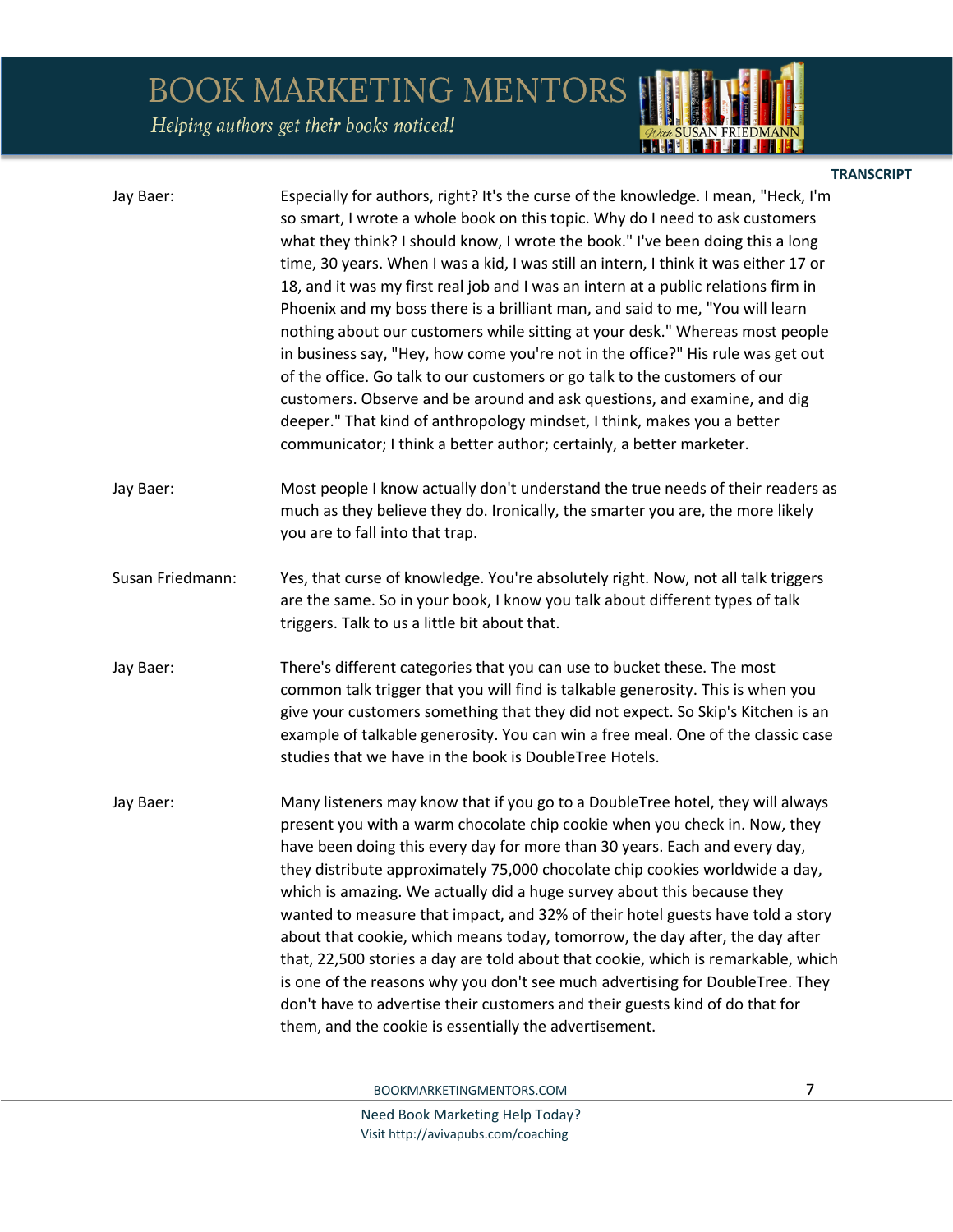Helping authors get their books noticed!

| Jay Baer:        | Talkable generosity, that kind of approach is the one you see most often and<br>not, Susan, because it's the best. It's not. It's just the one that's typically easier<br>to operationalize in most organizations. You can say if you buy five copies of the<br>book, we're going to give you a live goldfish, and you didn't expect that, did<br>you? You're like, I understand how to, instead of this thing, it's distinct plus<br>something else. So that's why you see it most often just because it's the easiest<br>to sort of think through how to fulfill it.                                                                                                                               |
|------------------|------------------------------------------------------------------------------------------------------------------------------------------------------------------------------------------------------------------------------------------------------------------------------------------------------------------------------------------------------------------------------------------------------------------------------------------------------------------------------------------------------------------------------------------------------------------------------------------------------------------------------------------------------------------------------------------------------|
| Susan Friedmann: | It's so funny that you talk about DoubleTree and the cookies because actually I<br>don't care for them. It's one of the things when I go into their hotel, I never take<br>the cookie because I don't want it. I don't care for it. It's interesting. So it does<br>stand out, but for me personally, it's a negative, but for many people I know<br>they love chocolate chip cookies. I'm just a bit weird like that.                                                                                                                                                                                                                                                                               |
| Jay Baer:        | It's an interesting point and one I think bears emphasis. 32% of their guests tell<br>a story; that ain't everybody. It's a third. But trust me, friends, you think, "Well,<br>geez, Jay, that's only a third of their customers telling a story. That's not<br>enough." It's plenty. Trust me. If a third of the people who bought your next<br>book proactively told somebody online or offline about the book, you would sell<br>a heck of a lot more books. You think a third isn't very much; a third is a lot of<br>word of mouth. It just doesn't seem like it mathematically, but trust me, the<br>multiplying effect of that kind of word of mouth cycle is tremendous.                     |
| Susan Friedmann: | What other the types of talk triggers are there?                                                                                                                                                                                                                                                                                                                                                                                                                                                                                                                                                                                                                                                     |
| Jay Baer:        | One is talkable speed where you're just quicker than your audience or<br>customers. Prospective customers expect you to be, that you're just playing<br>faster. It's a hard one to own long-term because our expectations for speed<br>continue to ratchet up. What's fast today will not be fast two years from now.<br>So that's when it's typically, not always, but typically tried to be adopted by big<br>companies, but it doesn't have to be. I give a great example from a  There's a<br>an accounting firm in Indianapolis not far from my house. They're a small<br>accounting firm, two principals, Paul and Tim, an associate, and a front desk<br>person. So four in the office total. |
| Jay Baer:        | Now they are competing for business against dozens, maybe hundreds, of small<br>accounting firms just in Indianapolis. There are more than 11,000 small<br>accounting firms in the United States. Fundamentally, they all do the same<br>thing, right? That's why it's so hard to compete on products and services and<br>price. Are you going to be the cheapest? You're going to do different taxes. Like<br>BOOKMARKETINGMENTORS.COM<br>8                                                                                                                                                                                                                                                         |

**TRANSCRIPT** 

*ADute* SUSAN FRIEDMANN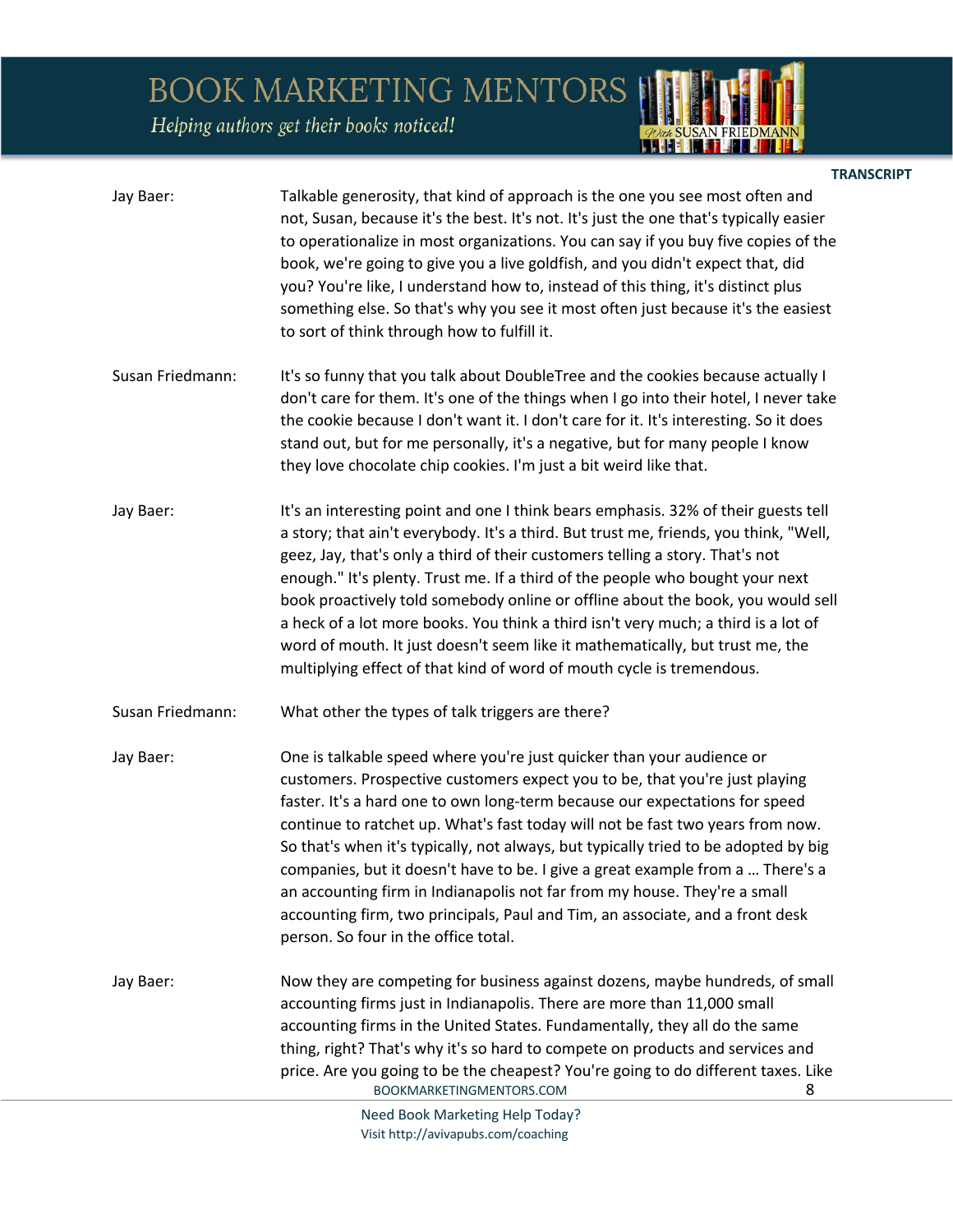Helping authors get their books noticed!

**TRANSCRIPT** 

it's the same thing. All business is commoditized, even the book writing business, in a lot of ways.

Jay Baer: So they decided to have a speed-based to talk trigger. Here's how it works. When you call or email this accounting firm … it's called Bogdanoff & Dages … when you call and email Bogdanoff & Dages, they respond to you within five minutes. Always. If Paul's on the phone, Tim takes it. If Paul and Tim are both on the phone, the associate takes it. If they're all three in the phone, the front desk person calls you back and says they'll call you when they get off the phone. Now, I have had, my last count, I think, 11 accounting firms in my long career. All of them adequate. I've never told a story about it. I've never said, "Hey, guess what? I checked my tax return and all the numbers added up." It was just not a story anybody is going to tell, right?

Jay Baer: But, Susan, if your accounting firm called you back or emailed you back within five minutes every single time, would you tell a story about that to other people in business?

Susan Friedmann: Absolutely.

Jay Baer: Absolutely, you would. Of course, you would. They just reoriented their business in order to make it happen. They made a decision, they made an operational choice, which is what a talk trigger is, an operational choice designed to create conversations. That's talkable speed.

Susan Friedmann: Obviously, when you said that in the beginning I was like, "Well, Amazon has spoiled us," because we expect to get something within one to two days, and when another company doesn't do that, we're like, "Ugh, we've been so spoiled.'

Jay Baer: That's why it's a tough one. Talkable speed can be super talkable, right? It can spawn a lot of word of mouth, but it is from an operations standpoint, perhaps the trickiest one to launch.

BOOKMARKETINGMENTORS.COM 9 Jay Baer: The third one is talkable usefulness. This is when you're just more useful than customers expect and anticipate. This is one that I love for people in the books business, because there is this mentality … Susan, I know you're really familiar with this thinking, which goes, "Well, I know a thing, and if you also want to know this thing, you should buy this book." I understand that. But today we live in an environment where a lot of knowledge and information is free. To say the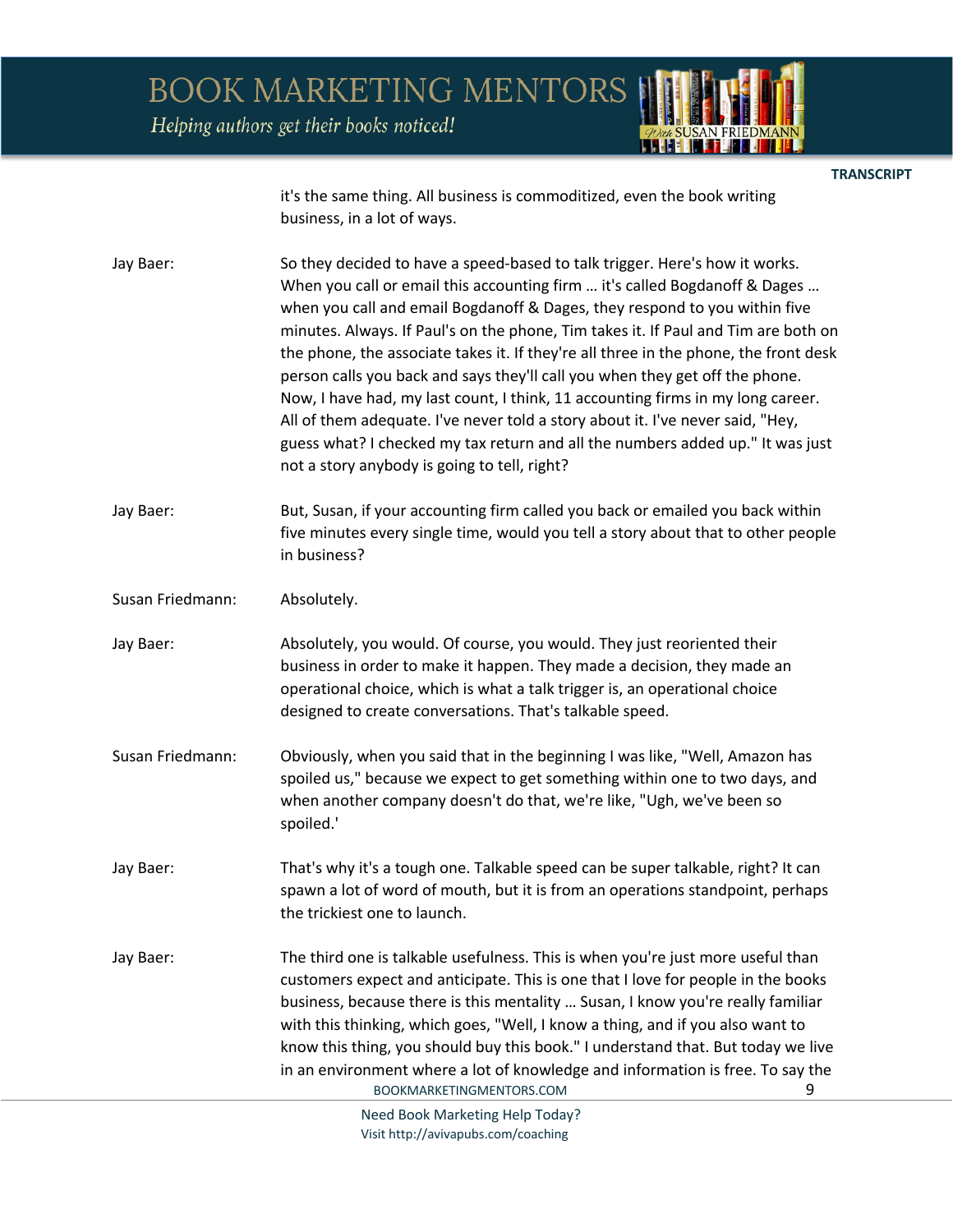Helping authors get their books noticed!



**TRANSCRIPT** 

obstacle to knowledge is a \$29 book is a pretty high hurdle. So my advice, and I chronicled this a lot in my book, Youtility, is to take everything you know and give it away one bite at a time.

| Jay Baer: | Every single thing in the Talk Triggers book, everything, every case study, every |
|-----------|-----------------------------------------------------------------------------------|
|           | story, every methodology, every infographic, every single thing contained in the  |
|           | book is available for free somewhere on the internet, via videos, podcasts, blog  |
|           | posts, articles. On the website for the book, we've got free discussion groups,   |
|           | free PowerPoint presentations, research, infographics. We basically took          |
|           | everything in the book and just gave it away one bite at a time.                  |

- Jay Baer: Now, that is hugely talkable because those little bits get shared way more than the book gets shared. I understand why that way of thinking paralyzes authors like, "Well, wait a second. If I give away everything I know, why would anybody buy a book?" And here's why. Are you ready? Here's the headline for this episode: A list of ingredients doesn't make somebody a chef.
- Susan Friedmann: It's so funny because as you said that, I was like, "Oh my authors always say, if I give it away for free, why would somebody buy the book?"
- Jay Baer: The opposite is true. Let me give you an example from a different industry. I love this story. There is a realtor in Tallahassee, Florida. His name is Joe Manausa. Now Joe … real estate is a crazy competitive business. It is one of the most competitive industries in the US. In every market, there's tons of realtors. Joe decided to be really specific about his approach to the business, kind of like what we're talking about at the outset of this episode, this idea of knowing your exact target audience. Joe is really good at this in a couple of ways.
- BOOKMARKETINGMENTORS.COM 10 Jay Baer: One, he only represents sellers. If you want to buy a house, he didn't do that. Only sellers. Two, he only represents sellers who have homes between \$200,000 and \$400,000, give or take. If you've got a big huge house. He didn't do that. That's not his market. He's more like starter house, second house type of a market. That's his sweet spot. He knows that, right? He doesn't try to be all things to all people. He tries to be the best answer for a specific audience. However, the thing about real estate is that every single realtor in the world has a website that says something like this. Now, the words may be a rearranged, but essentially says, "Behold the awesome power of my expertise. I know things that you could possibly never know. Do not try this at home." Guess what, Susan? Every legal website is the same. Every doctor website is the same. Every lawyer website is the same. Every accounting firm website is the same and most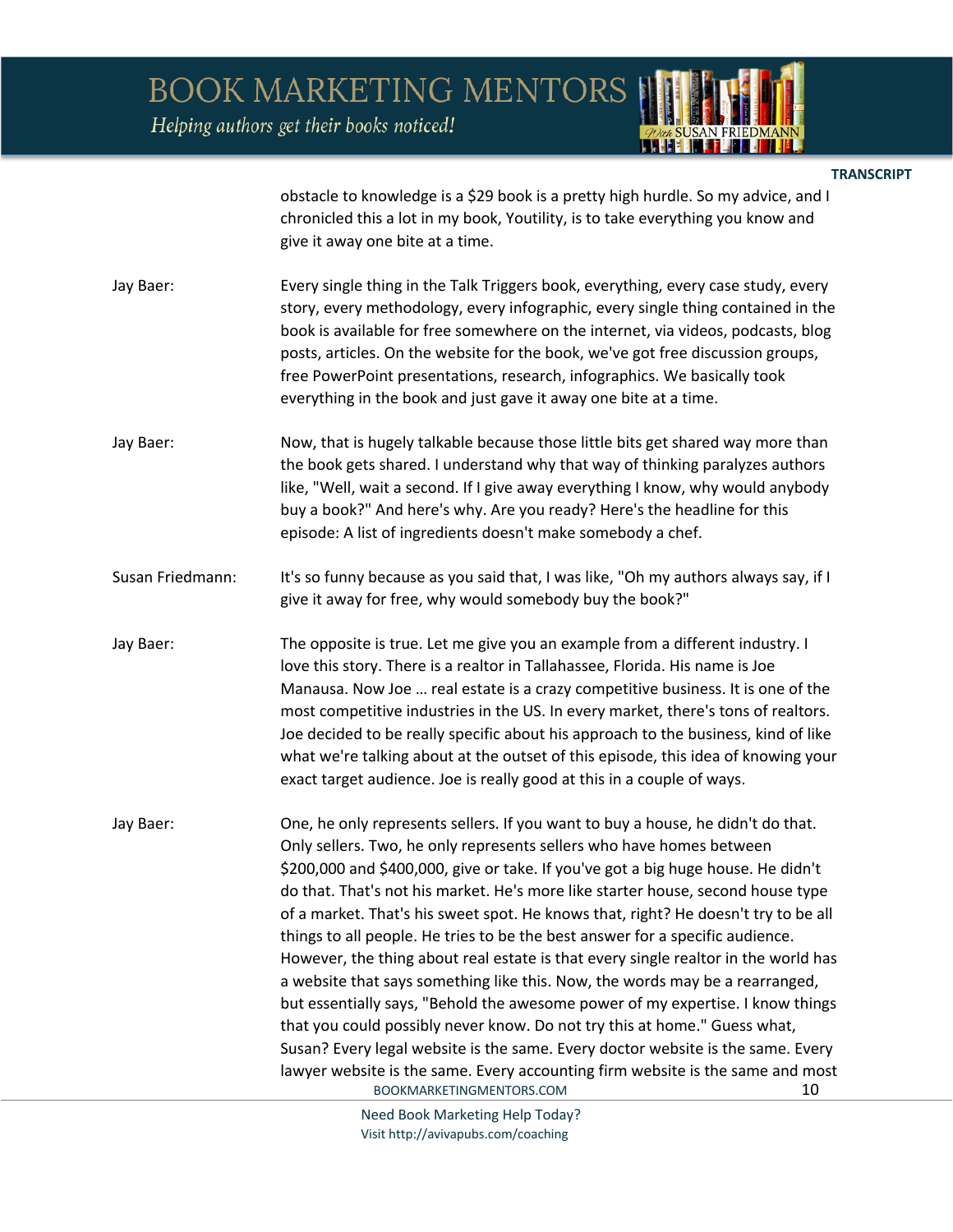Helping authors get their books noticed!

**TRANSCRIPT** 

author websites are the same. They say, generally speaking, I know a thing you don't know. Do not try this at home. Instead, pay me to tell you.

Jay Baer: If you are selling homes between \$200,000 and \$400,000, your results may vary, but it is common that in that scenario you do not have a tremendous amount of upside equity in that home. As such, many people who are trying to sell a home at that price point will say, "Yes, I could use a real estate agent," or "I could try to sell this sucker myself, and if I sell up myself, I don't have to pay the 6% commission to anybody. I can keep that 6%." Very common scenario.

- Jay Baer: Well, Joe understands this, so instead of having a website that says, "I'm the expert. Don't try to do it yourself." Here's what he did. I love this so much. Joe sat down and wrote a 63-page downloadable PDF document all over his website, completely free. It's called How to Sell a Home on Your Own in Florida, and it is just that, step-by-step: paperwork to fill out, who to call, how to do it, how is it legal, when is it illegal. It is the exact playbook for how to sell a house without using a realtor.
- Jay Baer: Now, I think that's pretty amazing. I called Joe. I interviewed him for a book I wrote once and I said, "Joe, I don't fully understand this, man, because it seems to me you're telling people everything they need to not hire you." He said, "I understand why you think that Jay, but the other thing you don't understand is that people get to about page 13 and they realize, "Holy cow, it is way harder to sell a home on my own than I thought. What was I thinking? There's no way I'm going to be able to do this without a realtor." It is his number one source of customers.

Susan Friedmann: I love it.

- Jay Baer: Just lean into it, man. Look, and if somebody is predisposed to saying, "Look, I could buy your business book for 25 bucks, 30 bucks, whatever, or I could cobble together the book on my own one blog post and one podcast at a time." Guess what? If that's the way they think, you're never going to get that person anyway. Just let them have it. It's fine. Give away information snacks, and if you do that, you will sell knowledge meals.
- Susan Friedmann: Fabulous. It's interesting because people come to me to publish their book and I say, "I'm doing something you could do yourself. However, I just make it that little bit easier because I know what I need to do to help you." That works. That's sort of that reverse psychology. I love it.

BOOKMARKETINGMENTORS.COM 11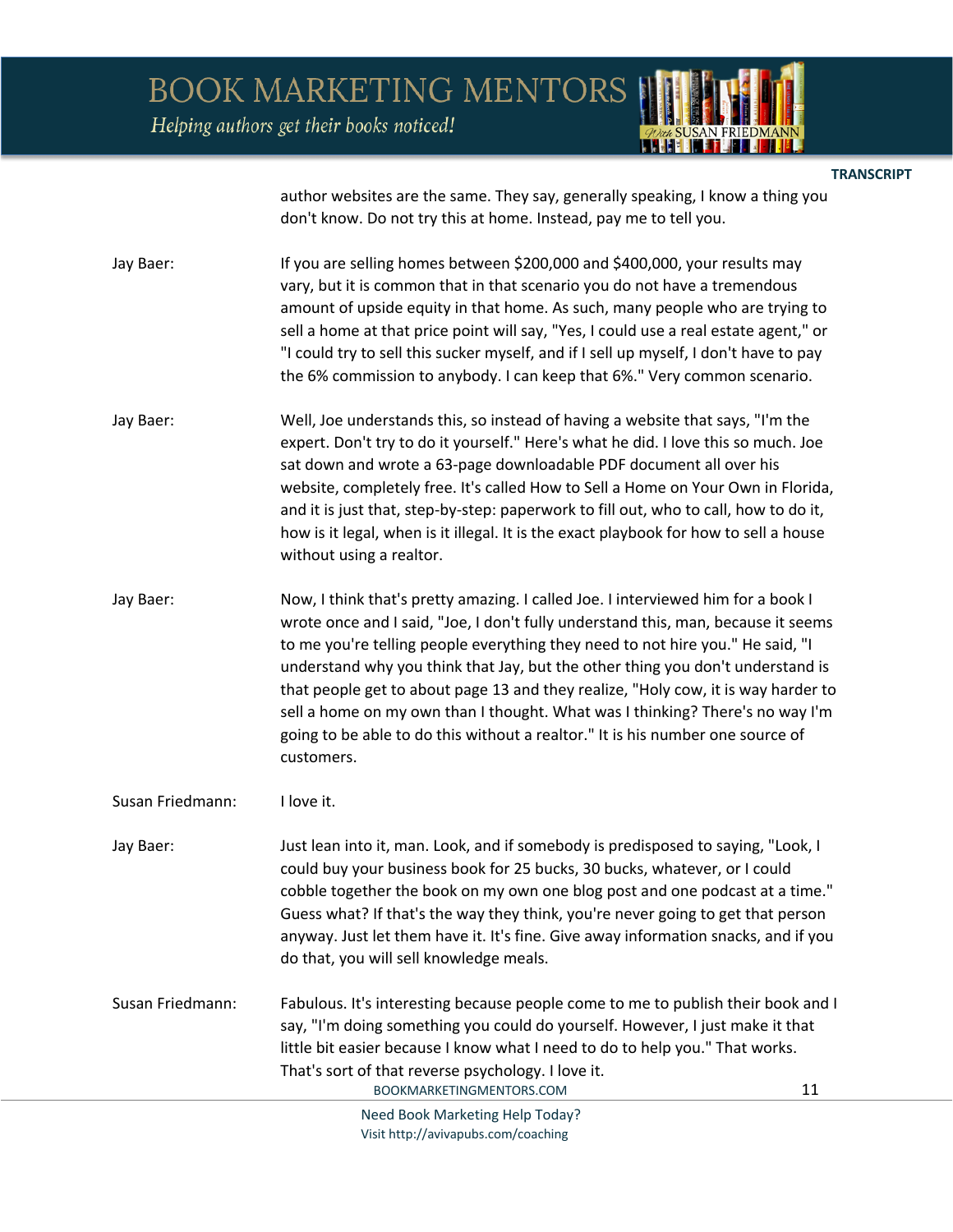Helping authors get their books noticed!

| Jay Baer:        | Well, and from a book marketing standpoint, too, I'll just add briefly here that<br>because of the noise that we all face, that idea of giving away everything in the<br>book one bite at a time, in my estimation, you should start doing that way, way,<br>way earlier. I'll give you an example from my own life. I don't know if we ever<br>talked about this before, Susan. I think maybe we have. I do it a little different<br>than some people. I write a keynote speech and I deliver that speech 50 times,<br>and then if it's good, then I turn it into a book. Most people write a book and<br>then make a speech from the book. I do it the opposite. I am right now, as we're<br>recording this, preparing a keynote launch. So I launch keynotes the way most<br>people launch books, and there'll be all kinds of information snacks in lots of<br>different formats: podcasts, blog posts, all over social media, and over time, I<br>will start to seed the premise of this new keynote, which may in fact end up<br>being a book. |
|------------------|------------------------------------------------------------------------------------------------------------------------------------------------------------------------------------------------------------------------------------------------------------------------------------------------------------------------------------------------------------------------------------------------------------------------------------------------------------------------------------------------------------------------------------------------------------------------------------------------------------------------------------------------------------------------------------------------------------------------------------------------------------------------------------------------------------------------------------------------------------------------------------------------------------------------------------------------------------------------------------------------------------------------------------------------------|
| Jay Baer:        | So by the time the book is published, I will have two full years of thought<br>leadership and free information in the marketplace that has tuned people into<br>the wavelength of whatever this new book is going to be. What's the marketing<br>strategy for the book? It starts two years before the book even exists.                                                                                                                                                                                                                                                                                                                                                                                                                                                                                                                                                                                                                                                                                                                             |
| Susan Friedmann: | You definitely have to be ahead of the curve and know what it is that people are<br>going to still want two years from now.                                                                                                                                                                                                                                                                                                                                                                                                                                                                                                                                                                                                                                                                                                                                                                                                                                                                                                                          |
| Jay Baer:        | Which is why as each book that I write moves farther away from where I<br>started, which is very specific digital marketing advice; like things that I talk<br>about now are much more rooted in customer experience and, therefore, have<br>a longer physical and metaphorical shelf life. They are not truly evergreen<br>because my examples are super modern and super of the moment. I'm now<br>writing the kind of books and, frankly, giving the kind of speeches that will work<br>five to eight years before or after, and that's very intentional on my part.                                                                                                                                                                                                                                                                                                                                                                                                                                                                              |
| Susan Friedmann: | Evergreen has been one of the formulas that I've used over and over again.<br>Deliver my information in such a way that it is evergreen, so that I've written<br>articles 20 years ago that is still relevant today. Yes, I love the word evergreen.<br>Jay, if our listeners want to be able to contact you and find out more, how can<br>they do that?                                                                                                                                                                                                                                                                                                                                                                                                                                                                                                                                                                                                                                                                                             |
| Jay Baer:        | Lots of ways and lots of places. Convinceandconvert.com,<br>convinceandconvert.com is our main website. We have more than 5,000 articles<br>for marketers, for authors, for business owners about digital marketing and<br>customer experience. Jaybaer.com is my main website for speaking and such.<br>BOOKMARKETINGMENTORS.COM<br>12                                                                                                                                                                                                                                                                                                                                                                                                                                                                                                                                                                                                                                                                                                              |
|                  | Need Book Marketing Help Today?                                                                                                                                                                                                                                                                                                                                                                                                                                                                                                                                                                                                                                                                                                                                                                                                                                                                                                                                                                                                                      |

**TRANSCRIPT** 

*ADute* SUSAN FRIEDMANN

Need Book Marketing Help Today? Visit http://avivapubs.com/coaching